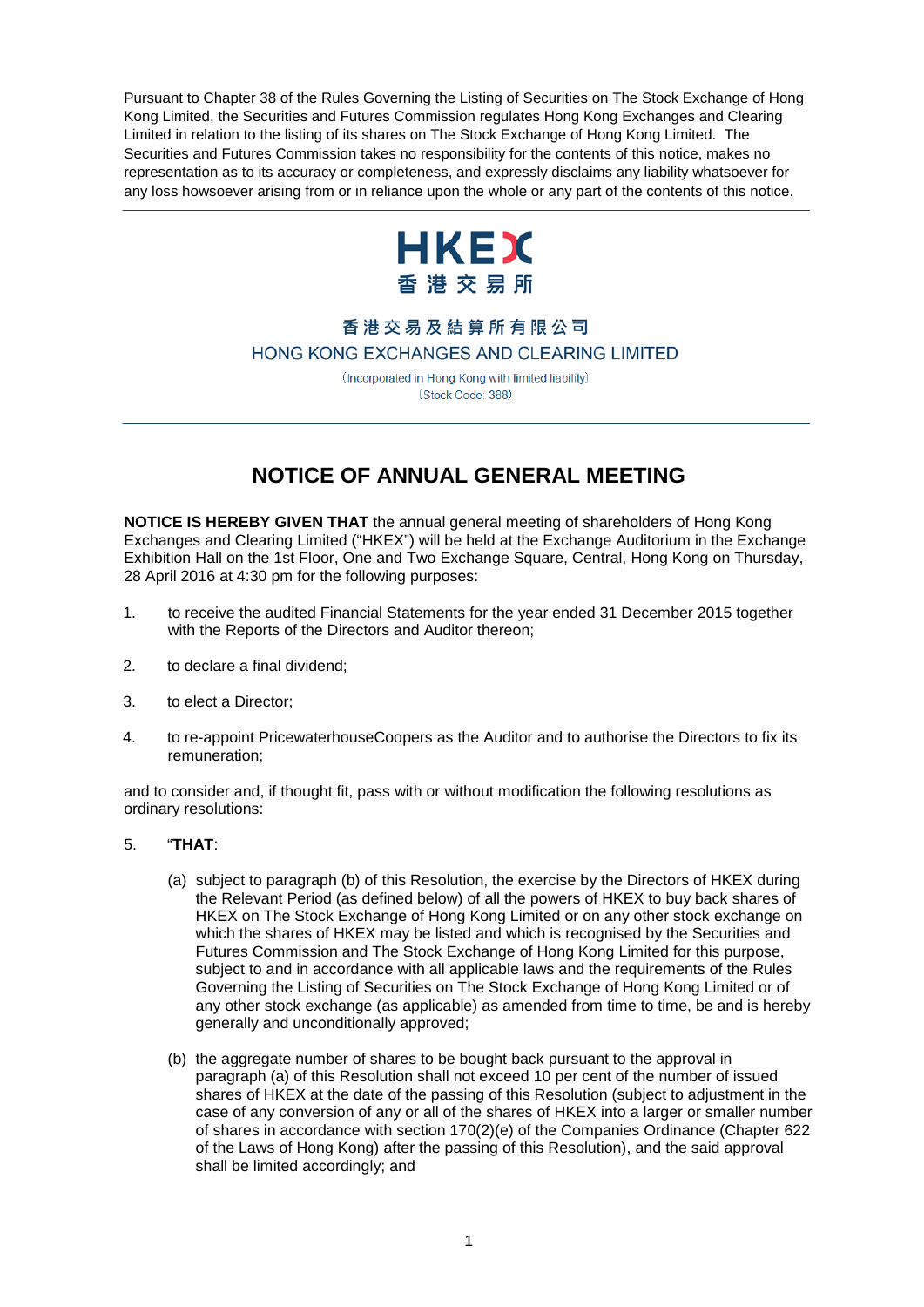(c) for the purposes of this Resolution:

"Relevant Period" means the period from the passing of this Resolution until the earlier of:

- (i) the conclusion of the next annual general meeting of HKEX;
- (ii) the expiry of the period within which the next annual general meeting of HKEX is required by law to be held; and
- (iii) the passing of an ordinary resolution by shareholders of HKEX in general meeting revoking or varying the authority given to the Directors of HKEX by this Resolution."

## 6. "**THAT**:

- (a) subject to paragraphs (b) and (c) of this Resolution, the exercise by the Directors of HKEX during the Relevant Period (as defined below) of all the powers of HKEX to allot, issue and deal with additional shares of HKEX, to grant rights to subscribe for, or convert any security into, shares in HKEX (including the issue of any securities convertible into shares, or options, warrants or similar rights to subscribe for any shares) and to make or grant offers, agreements and options which would or might require the exercise of such power(s) during or after the end of the Relevant Period, be and is hereby generally and unconditionally approved;
- (b) other than in respect of an Excluded Issue (as defined below), the aggregate number of shares allotted or agreed conditionally or unconditionally to be allotted (whether pursuant to an option or otherwise) by the Directors of HKEX pursuant to the approval in paragraph (a) of this Resolution shall not exceed 10 per cent of the number of issued shares of HKEX at the date of the passing of this Resolution (subject to adjustment in the case of any conversion of any or all of the shares of HKEX into a larger or smaller number of shares in accordance with section 170(2)(e) of the Companies Ordinance (Chapter 622 of the Laws of Hong Kong) after the passing of this Resolution);
- (c) other than in respect of an Excluded Issue (as defined below), any shares of HKEX to be allotted and issued (whether wholly or partly for cash or otherwise) pursuant to the approval in paragraph (a) of this Resolution shall not be at a discount of more than 10 per cent of the Benchmarked Price (as defined below) of such shares of HKEX; and
- (d) for the purposes of this Resolution:

"Benchmarked Price" means the higher of:

- (i) the closing price of the shares of HKEX as quoted on The Stock Exchange of Hong Kong Limited on the date of the agreement involving the relevant proposed issue of shares of HKEX; and
- (ii) the average closing price as quoted on The Stock Exchange of Hong Kong Limited of the shares of HKEX for the 5 trading days immediately preceding the earlier of the date: (A) of announcement of the transaction or arrangement involving the relevant proposed issue of shares of HKEX, (B) of the agreement involving the relevant proposed issue of shares of HKEX and (C) on which the price of shares of HKEX that are proposed to be issued is fixed.

"Excluded Issue" means:

(i) a Rights Issue (as defined in this paragraph (d));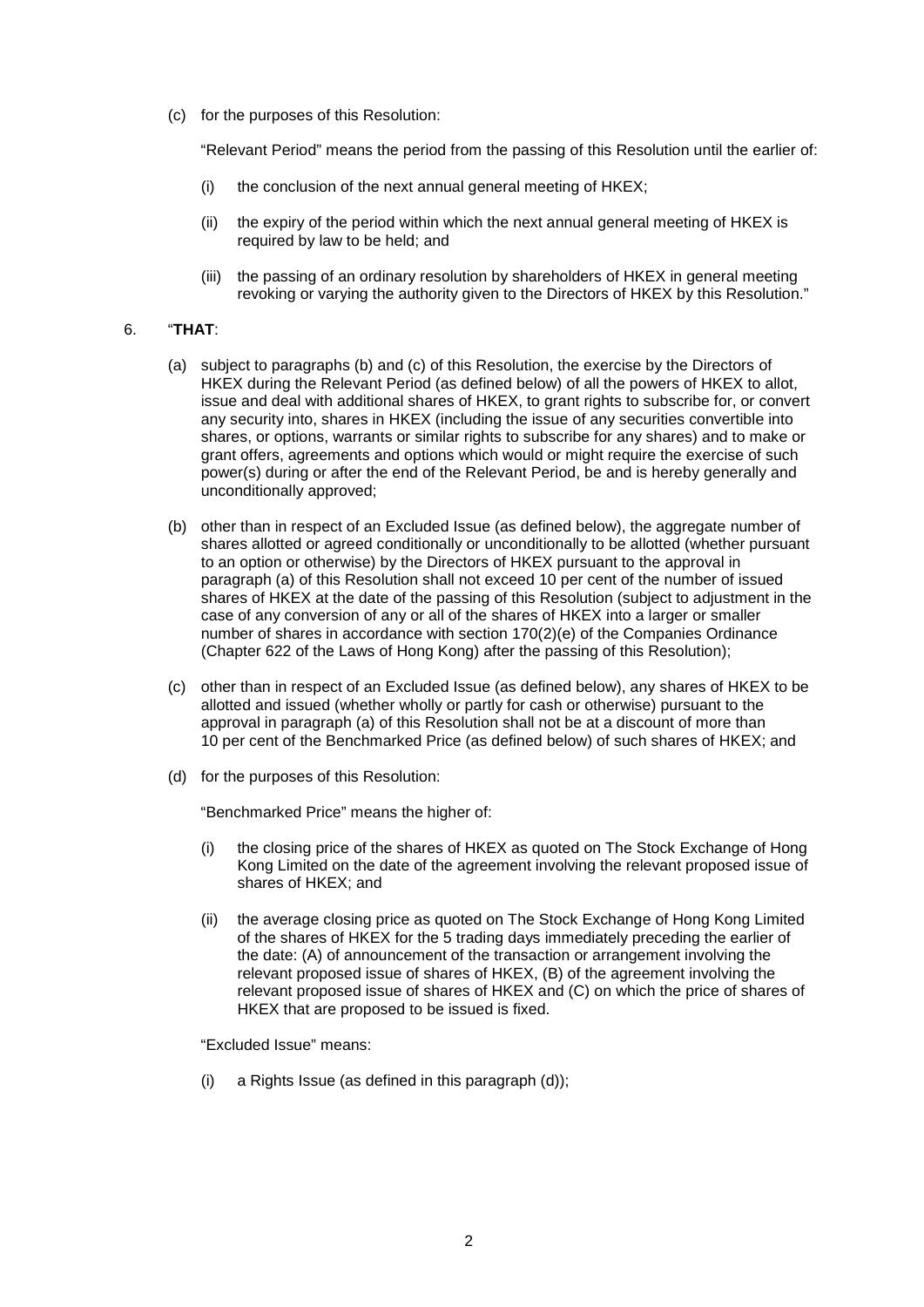- (ii) any scrip dividend or similar arrangement pursuant to the Articles of Association of HKEX from time to time;
- (iii) the grant of options or rights to acquire shares in HKEX or an issue of shares in HKEX upon the exercise of options or rights granted under any option scheme or similar arrangement for the time being adopted and approved by shareholders of HKEX; or
- (iv) the exercise of rights of subscription or conversion under the terms of any options, warrants or similar rights granted by HKEX or any securities which are convertible into shares of HKEX.

"Relevant Period" means the period from the passing of this Resolution until the earlier of:

- (i) the conclusion of the next annual general meeting of HKEX;
- (ii) the expiry of the period within which the next annual general meeting of HKEX is required by law to be held; and
- (iii) the passing of an ordinary resolution by shareholders of HKEX in general meeting revoking or varying the authority given to the Directors of HKEX by this Resolution.

"Rights Issue" means an offer of shares of HKEX or an issue of options, warrants or other securities giving the right to subscribe for shares of HKEX, open for a period fixed by the Directors of HKEX to holders of shares of HKEX on the register of members on a fixed record date in proportion to their then holdings of such shares of HKEX (subject to such exclusions or other arrangements as the Directors of HKEX may deem necessary or expedient in relation to fractional entitlements or having regard to any restrictions or obligations under the laws of, or the requirements of any recognised regulatory body or any stock exchange in, any territory outside Hong Kong)."

## By Order of the Board **HONG KONG EXCHANGES AND CLEARING LIMITED Joseph Mau** Company Secretary

Hong Kong, 23 March 2016

Notes:

- (1) An eligible shareholder is entitled to appoint one or more proxies to attend, speak and vote in his/her stead at the above meeting (or at any adjournment of it) provided that each proxy is appointed to represent the respective number of shares held by the shareholder as specified in the relevant proxy form. The proxy does not need to be a shareholder of HKEX.
- (2) Where there are joint registered holders of any shares, any one of such persons may vote at the above meeting (or at any adjournment of it), either personally or by proxy, in respect of such shares as if he/she were solely entitled thereto but the vote of the senior holder who tenders a vote, whether in person or by proxy, will be accepted to the exclusion of the vote(s) of the other joint holders and, for this purpose, seniority shall be determined by the order in which the names stand in the register of members of HKEX in respect of the relevant joint holding.
- (3) In order to be valid, the completed proxy form must be received by HKEX's registrar, Hong Kong Registrars Limited, at 17M Floor, Hopewell Centre, 183 Queen's Road East, Wanchai, Hong Kong at least 48 hours (excluding any part of a day that is a public holiday) before the time appointed for holding the above meeting or adjourned meeting (as the case may be). If a proxy form is signed by an attorney of a shareholder who is not a corporation, the power of attorney or other authority under which it is signed or a certified copy of that power of attorney or authority (such certification to be made by either a notary public or a solicitor qualified to practice in Hong Kong) must be delivered to HKEX's registrar together with the proxy form. In the case of a corporation, the proxy form must either be executed under its common seal or be signed by an officer or agent duly authorised in writing.